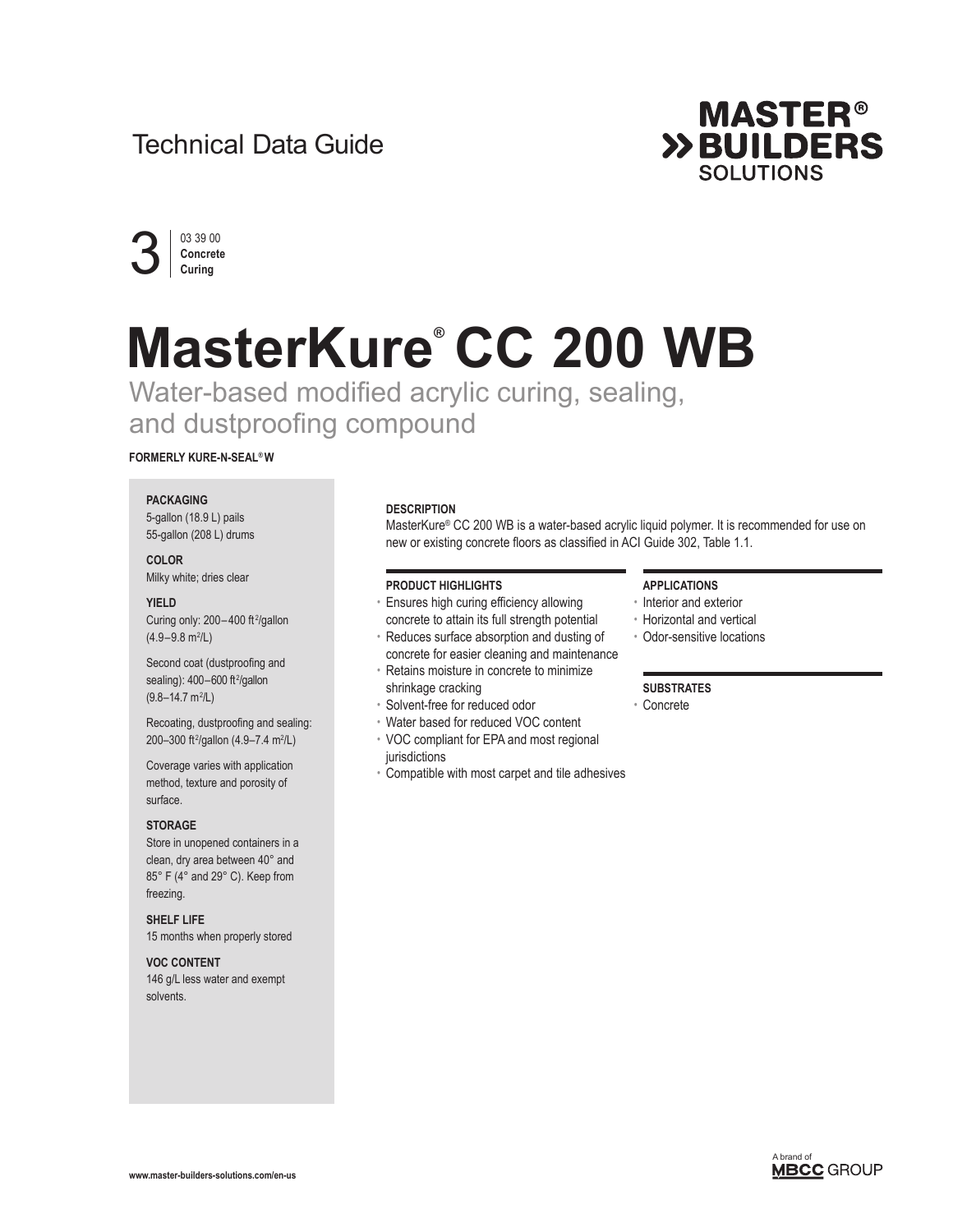# **HOW TO APPLY**

SURFACE PREPARATION

- finished. The surface is application ready when Light foot traffic or between coats: 4 hours **1.** Freshly placed concrete must be properly it is damp but not wet and when it cannot be marred by foot traffic.
- **2.** Existing concrete surfaces should be thoroughly repaired and cleaned before application. Surface must be clean, dry and free of dust, oil, grease, sealers and all other surface contaminants that might inhibit proper bond of material.

# **APPLICATION**

- **1.**Thoroughly mix material in original container before applying.
- **2.** Apply a continuous, uniform film by solventresistant low-pressure spray only, short-nap roller or lamb's wool applicator.
- However, two coats may be required in hot and Keep from freezing. **3.** For curing, one coat may be sufficient. windy conditions. Apply evenly and uniformly as soon as possible after final finishing.
- **4.**To seal and dustproof, two coats are required. Apply the second coat when all trades have completed their work and site is ready for occupancy.
- **5.** Do not over apply or soak concrete surfaces with the curing compound. Do not allow the curing compound to pool on the surface. Over- application can result in alligatoring and mud cracking, whereby a film forms on the substrate before the material dries properly. Over- application may also cause opacity, as elements of the curing compound become trapped in the subsurface and cannot escape.

# **DRYING TIME**

- Times are based upon temperatures of 65 to 85° F (18 to 29° C) and 50% relative humidity.
- 
- Normal traffic: overnight
- Maximum hardness: 7 days
- Material will take longer to dry at either higher humidity or lower temperatures.

# **CLEAN UP**

Clean tools immediately after use with soap and warm water.

# **FOR BEST PERFORMANCE**

- For curing only, one coat may be sufficient; two coats will give best results. To seal and dustproof, two coats are required.
- Not recommended for use in colored dryshake applications.
- 
- Do not apply when concrete surface or ambient temperature is below 40° F (4° C).
- Do not apply when surface temperature is above 120° F (49° C).
- Not recommended as a release agent.
- Do not apply to surfaces of joints to be caulked with sealants. Mask joints to avoid sealantadhesion problems.
- Can be applied to natural or colored concrete, but mottling or discoloration may occur.
- May highlight features and imperfections of the concrete surface.
- MasterKure® CC 200 WB must be fully dry before exposure to water or it may whiten.
- Although MasterKure CC 200 WB is compatible with a variety of carpet, vinyl-tile and floor-covering adhesives, always conduct a test application before applying.
- Not intended for surfaces to receive concrete overlays or additional toppings, coatings, sealers or ceramic tile (without proper surface preparation).
- MasterKure CC 200 WB is considered a light-duty floor sealer; it may rubber burn when subjected to forklift or other wheeled traffic.
- If MasterKure CC 200 WB will be applied in or near areas containing foodstuffs, they must be removed before application.
- Extended exposure to moisture may result in a temporary opaque condition that clears upon drying.
- Do not use in areas requiring resistance to solvents.
- Only mechanical methods of removal are recommended.
- The small amount of vapors released by MasterKure CC 200 W may be objectionable to people unaccustomed to the odor; do not apply MasterKure CC 200 W in or around buildings occupied by non-construction personnel without consulting building management.
- For professional use only; not for sale to or use by the general public.
- Make certain the most current versions of product data sheet and SDS are being used; call Customer Service (1-800-433-9517) to verify the most current versions.
- Proper application is the responsibility of the user. Field visits by Master Builders Solutions personnel are for the purpose of making technical recommendations only and not for supervising or providing quality control on the jobsite.